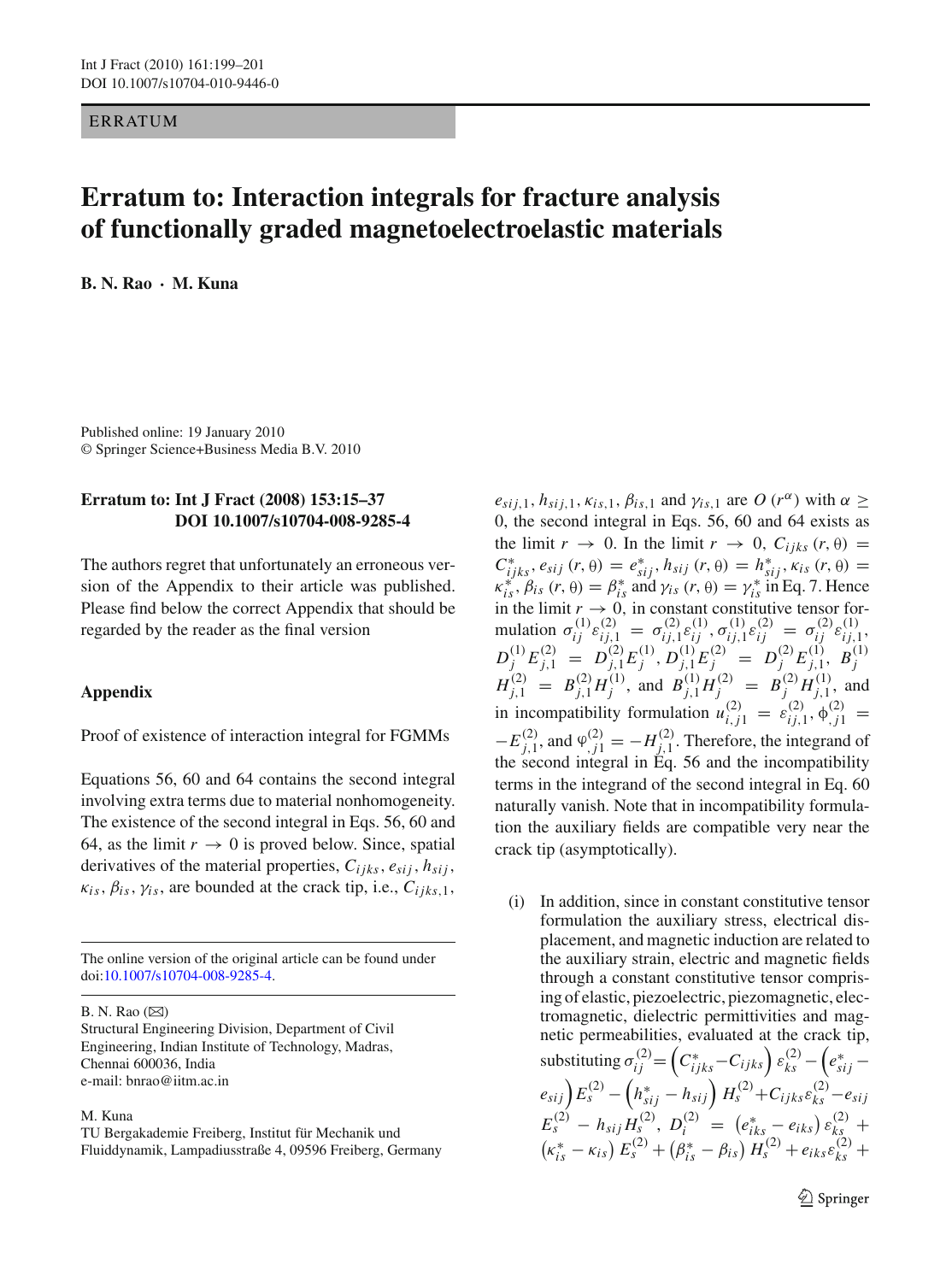$\kappa_{is} E_s^{(2)} + \beta_{is} H_s^{(2)}$ , and  $B_i^{(2)} = (h_{iks}^* - h_{iks}) \varepsilon_{ks}^{(2)} +$  $\left(\beta_{is}^* - \beta_{is}\right) E_s^{(2)} + \left(\gamma_{is}^* - \gamma_{is}\right) H_s^{(2)} + h_{iks}\varepsilon_{ks}^{(2)} +$  $\beta_{is} E_s^{(2)} + \gamma_{is} H_s^{(2)}$  the terms in the second integral of Eq. 56 in the limit  $r \to 0$  becomes,

$$
= \lim_{r \to 0} \int_{\theta} \int_{r} O\left(r^{-\frac{1}{2}}\right) O\left(r^{\alpha}\right) O\left(r^{-\frac{1}{2}}\right) q \text{ rdrd } \theta
$$

$$
= \lim_{r \to 0} O\left(r^{\alpha+1}\right) = 0
$$

$$
\lim_{r \to 0} \int \frac{1}{2} \begin{pmatrix} \sigma_{ij}^{(1)} \varepsilon_{ij,1}^{(2)} - \sigma_{ij,1}^{(1)} \varepsilon_{ij}^{(2)} + \sigma_{ij}^{(2)} \varepsilon_{ij,1}^{(1)} - \sigma_{ij,1}^{(2)} \varepsilon_{ij}^{(1)} \\ - D_j^{(1)} E_{j,1}^{(2)} + D_{j,1}^{(1)} E_j^{(2)} - D_j^{(2)} E_{j,1}^{(1)} + D_{j,1}^{(2)} E_j^{(1)} \end{pmatrix} q \ dA
$$
\n
$$
= \lim_{r \to 0} \int \frac{1}{2} \begin{pmatrix} \sigma_{ij}^{(1)} \varepsilon_{ij,1}^{(2)} - \sigma_{ij,1}^{(1)} \varepsilon_{ij}^{(2)} + \sigma_{ij,1}^{(2)} \varepsilon_{ij,1}^{(1)} + B_{j,1}^{(2)} H_j^{(1)} \end{pmatrix}
$$
\n
$$
= \lim_{r \to 0} \int \frac{1}{2} \begin{pmatrix} \sigma_{ij}^{(1)} \varepsilon_{ij,1}^{(2)} - \sigma_{ij,1}^{(1)} \varepsilon_{ij}^{(2)} + \sigma_{ij}^{(2)} \varepsilon_{ij,1}^{(1)} - \sigma_{ij,1}^{(2)} \varepsilon_{ij}^{(1)} \\ - D_j^{(1)} E_{j,1}^{(2)} + D_{j,1}^{(1)} E_j^{(2)} - D_j^{(2)} E_{j,1}^{(1)} + D_{j,1}^{(2)} E_j^{(1)} \end{pmatrix} q \ r dr d\theta
$$
\n
$$
= \lim_{r \to 0} \int \int \left( O(r) O\left( r^{-\frac{1}{2}} \right) O\left( r^{-\frac{3}{2}} \right) - O\left( r^{\alpha} \right) O\left( r^{-\frac{1}{2}} \right) O\left( r^{-\frac{1}{2}} \right) \right) q \ r dr d\theta
$$
\n
$$
= \lim_{r \to 0} O(r) = 0
$$

(ii) Similarly the incompatibility terms in the second integral of Eq. 60 in the limit  $r \to 0$  becomes,

$$
\lim_{r \to 0} \int_{A} (\sigma_{ij}^{(1)} (u_{i,j1}^{(2)} - \varepsilon_{ij,1}^{(2)}) + D_j^{(1)} (\phi_{,j1}^{(2)} + E_{j,1}^{(2)})
$$
\n
$$
+ B_j^{(1)} (\phi_{,j1}^{(2)} + H_{j,1}^{(2)})) q \, dA
$$
\n
$$
= \lim_{r \to 0} \int_{A} (\sigma_{ij}^{(1)} (u_{i,j1}^{(2)} - \varepsilon_{ij,1}^{(2)}) + D_j^{(1)} (\phi_{,j1}^{(2)} + E_{j,1}^{(2)})
$$
\n
$$
+ B_j^{(1)} (\phi_{,j1}^{(2)} + H_{j,1}^{(2)})) q \, r dr d\theta
$$
\n
$$
= \lim_{r \to 0} \int_{\theta} \int_{r} O(r) O(r^{-\frac{1}{2}}) O(r^{-\frac{3}{2}}) q \, r dr d\theta
$$
\n
$$
= \lim_{r \to 0} O(r) = 0
$$

(iii) Rest of the terms in the second integral of Eq. 60 in the limit  $r \to 0$  becomes,

(iv) Following similar procedure as given Paulino and Kim 2003, in the limit  $r \to 0$  the nonequilibrium terms in the integrand of the second integral in Eq. 64 becomes,

$$
\lim_{r \to 0} \int_{A} \left( \sigma_{ij,j}^{(2)} u_{i,1}^{(1)} + D_{j,j}^{(2)} \phi_{,1}^{(1)} + B_{j,j}^{(2)} \phi_{,1}^{(1)} \right) q \, dA
$$
\n
$$
= \lim_{r \to 0} \int_{A} \left( \sigma_{ij,j}^{(2)} u_{i,1}^{(1)} + D_{j,j}^{(2)} \phi_{,1}^{(1)} + B_{j,j}^{(2)} \phi_{,1}^{(1)} \right)
$$
\n
$$
\times q \, r \, dr \, d\theta
$$
\n
$$
= \lim_{r \to 0} \int_{\theta} \int_{r} O(r) O\left(r^{-\frac{3}{2}}\right) O\left(r^{-\frac{1}{2}}\right) q \, r \, dr \, d\theta
$$
\n
$$
= \lim_{r \to 0} O(r) = 0
$$

In the limit  $r \rightarrow 0$ , rest of the terms in the second integral of Eq. 64 becomes as given in (iii). Thus

$$
\lim_{r\to 0}\int\limits_{A}\left(\begin{array}{c} -\varepsilon_{ij}^{(1)}C_{ijkl,1}\varepsilon_{kl}^{(2)}+E_{n}^{(1)}\kappa_{nm,1}E_{m}^{(2)}+H_{n}^{(1)}\gamma_{nm,1}H_{m}^{(2)} \\ +\left(\varepsilon_{kl}^{(2)}e_{nkl,1}E_{n}^{(1)}+\varepsilon_{kl}^{(1)}e_{nkl,1}E_{n}^{(2)}\right) \\ +\left(\varepsilon_{kl}^{(2)}h_{nkl,1}H_{n}^{(1)}+\varepsilon_{kl}^{(1)}h_{nkl,1}H_{n}^{(2)}\right) \\ +\left(E_{n}^{(2)}\beta_{nm,1}H_{m}^{(1)}+E_{n}^{(1)}\beta_{nm,1}H_{m}^{(2)}\right) \end{array}\right)q\;dA
$$
\n
$$
=\lim_{r\to 0}\int\limits_{A}\left(\begin{array}{c} -\varepsilon_{ij}^{(1)}C_{ijkl,1}\varepsilon_{kl}^{(2)}+E_{n}^{(1)}\kappa_{nm,1}E_{m}^{(2)}+H_{n}^{(1)}\gamma_{nm,1}H_{m}^{(2)} \\ +\left(\varepsilon_{kl}^{(2)}e_{nkl,1}E_{n}^{(1)}+\varepsilon_{kl}^{(1)}e_{nkl,1}E_{n}^{(2)}\right) \\ +\left(\varepsilon_{kl}^{(2)}h_{nkl,1}H_{n}^{(1)}+\varepsilon_{kl}^{(1)}h_{nkl,1}H_{n}^{(2)}\right) \\ +\left(E_{n}^{(2)}\beta_{nm,1}H_{m}^{(1)}+E_{n}^{(1)}\beta_{nm,1}H_{m}^{(2)}\right) \end{array}\right)q\;rdrd\theta
$$

 $\mathcal{D}$  Springer